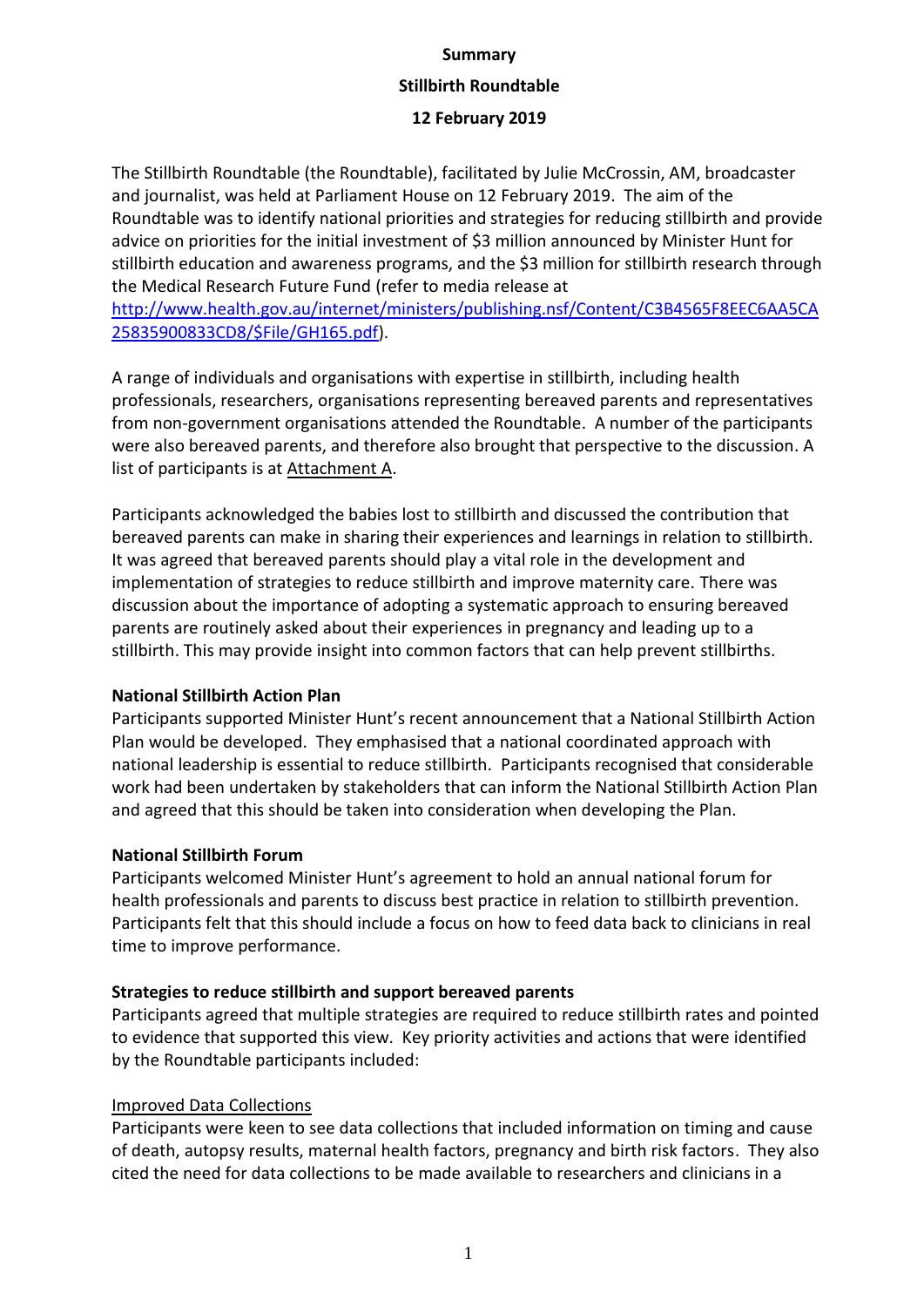timely manner, and to differentiate between stillbirths and pregnancy terminations. Participants felt that access to existing datasets is difficult, and suggested that removing barriers and facilitating easier access to datasets for researchers and clinicians may help inform prediction and causes of stillbirth.

## Baby Bundle

Participants strongly supported the 'Bundle of Care' package, modelled on the Saving Babies Lives bundle in the United Kingdom. Participants were keen to see this rolled out nationally (plans are underway to implement in NSW, QLD & VIC) and referred to the UK and Scotland where implementation of a care bundle has contributed to 20% reductions in stillbirth rates.

Key elements of the package include:

- 1. Improving detection and management of fetal growth restriction
- 2. Improving awareness and management of decreased fetal movement
- 3. Reducing smoking in pregnancy
- 4. Improving awareness of maternal safe sleeping position
- 5. Improving decision-making around timing of birth for women with risk factors.

Participants supported funding research that supports incorporating the above 5 elements of maternity care into routine clinical practice, including overcoming barriers associated with implementation.

#### Public awareness campaign

Participants strongly supported an evidence based public awareness campaign to educate pregnant women, and the general public on stillbirth risk factors and prevention strategies.

## Education and Training for Health Professionals

Participants agreed that all health professionals involved in providing antenatal care need to have up to date knowledge in relation to stillbirth prevention. They also need to have skills to communicate these risks to pregnant mothers and help them to identify and address personalised risk factors.

## GP involvement

Participants recognised that GPs play a key role in pre-pregnancy, antenatal and postnatal care, and need to be involved in stillbirth prevention and bereavement care. Important factors include educating GPs about stillbirth prevention and equipping them with skills to provide bereavement support. Communication between GPs and hospitals also requires improvement – hospitals need to provide GPs with information about a woman's birthing experience and need to advise the woman's GP when a stillbirth occurs.

## High risk groups

Participants recognised that some groups, including Aboriginal and Torres Strait Islander women and women from culturally and linguistically diverse backgrounds and women living in rural, regional and remote communities are at increased risk of stillbirth. It was agreed that specific strategies need to be implemented for these women. Providing culturally safe maternity services and continuity of care models are two measures that can help.

## *Rural, regional and remote communities*

Participants acknowledged that women (and their families) living in rural, regional and remote communities face additional difficulties in accessing maternity services. Lack of access to antenatal care, birthing facilities and specialised services may increase the risk of stillbirth.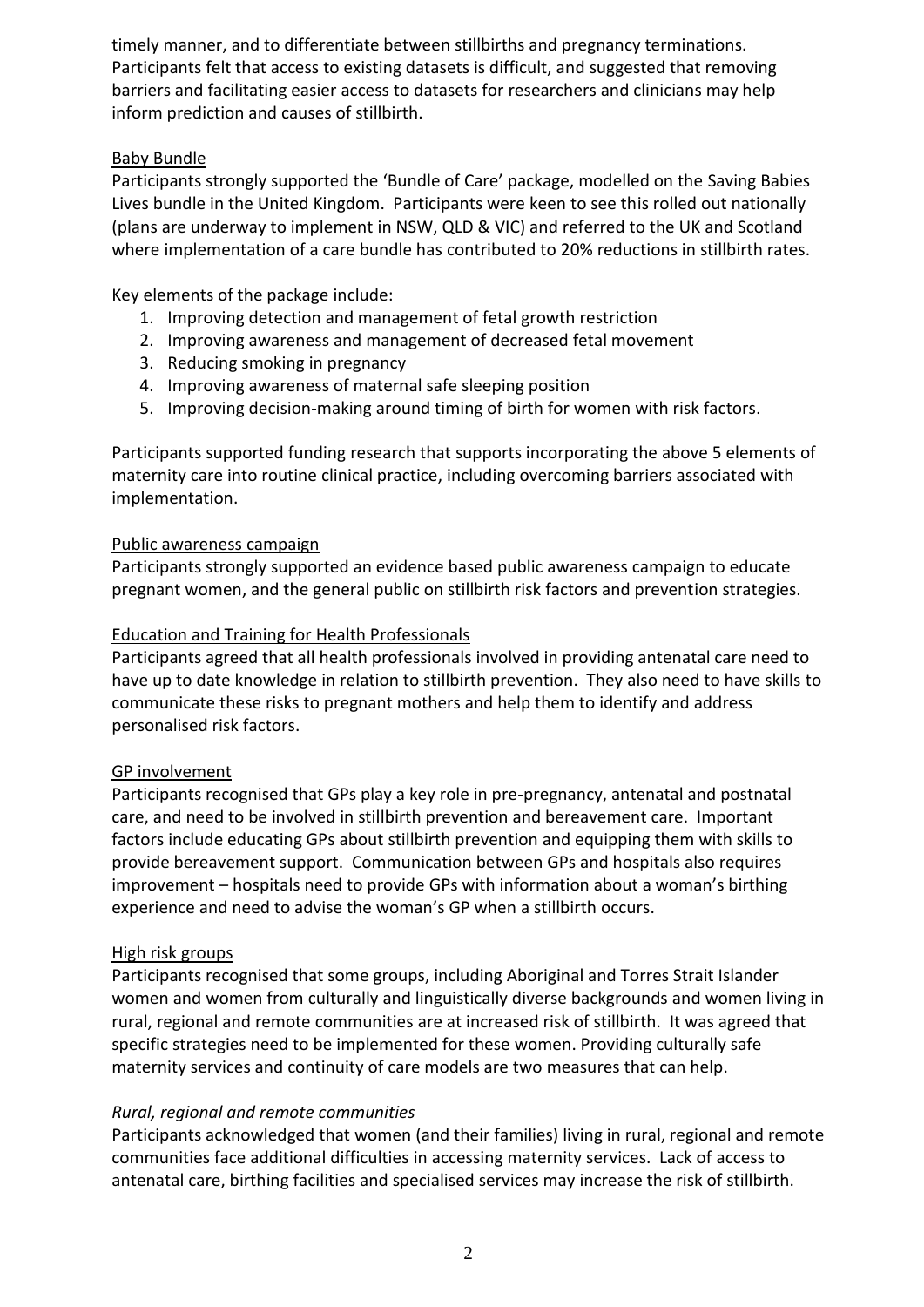This can also result in women being required to travel to access services and entail costs and time away from their community and support networks. In the event of a stillbirth, accessing high quality bereavement and support services can also be problematic in rural, regional and remote areas. Participants recognised that the National Stillbirth Action Plan will need to include strategies that are tailored to meet the needs of rural, regional and remote communities.

## *Cultural safety*

Participants agreed that cultural safety needs to be embedded into health services to facilitate Aboriginal and Torres Strait Islander women accessing pre-pregnancy, antenatal and postnatal care. Mandating cultural safety into health practitioners law was proposed as one way that this could be achieved. Participants felt that cultural safety, combined with continuity of maternity care models and increasing the Aboriginal and Torres Strait Islander health workforce were key factors that could help reduce higher rates of stillbirth amongst Aboriginal and Torres Strait Islander women.

## *Continuity of Maternity Care models*

Participants referred to evidence that shows that continuity of maternity care models promote optimal outcomes for pregnant women and play a role in preventing stillbirth. These models are beneficial for all women, but have particular value for vulnerable at risk women, including Aboriginal and Torres Strait Islander women.

#### **Autopsies**

Participants recognised that autopsies can collect useful information that can determine cause of death in the event of stillbirth and identified the need to increase the numbers of perinatal pathologists. Strategies to support bereaved parents to make informed decisions in relation to autopsied are also needed.

#### Bereavement support

Participants acknowledged the need for high quality bereavement support which is often required for many years. Many health professionals are not equipped to provide this support and require specialised training to develop these skills. Participants also agreed that health professionals require referral pathways for consumers requiring specialised support.

#### **Next Steps**

Following the Roundtable, the Department of Health will provide advice and options to Minister Hunt in relation to spending the \$3 million announced by Minister Hunt for stillbirth education and awareness programs, and the \$3 million for stillbirth research. Whilst the discussion held at the Roundtable will inform the advice and options provided to Minister Hunt, it will ultimately be up to the Minister for Health to determine how the funding allocated to stillbirth is spent. Public announcements in relation to these decisions will be made at an appropriate time, determined in consultation with the Minister's Office.

The development of the National Stillbirth Action Plan will require the cooperation and support of states and territories. The Department of Health will engage with states and territories to develop the National Stillbirth Action Plan, in consultation with a broad range of stakeholders. It is anticipated that many of the strategies identified through the Roundtable will be incorporated in to the National Stillbirth Action Plan and implementation of the strategies will be considered within that context.